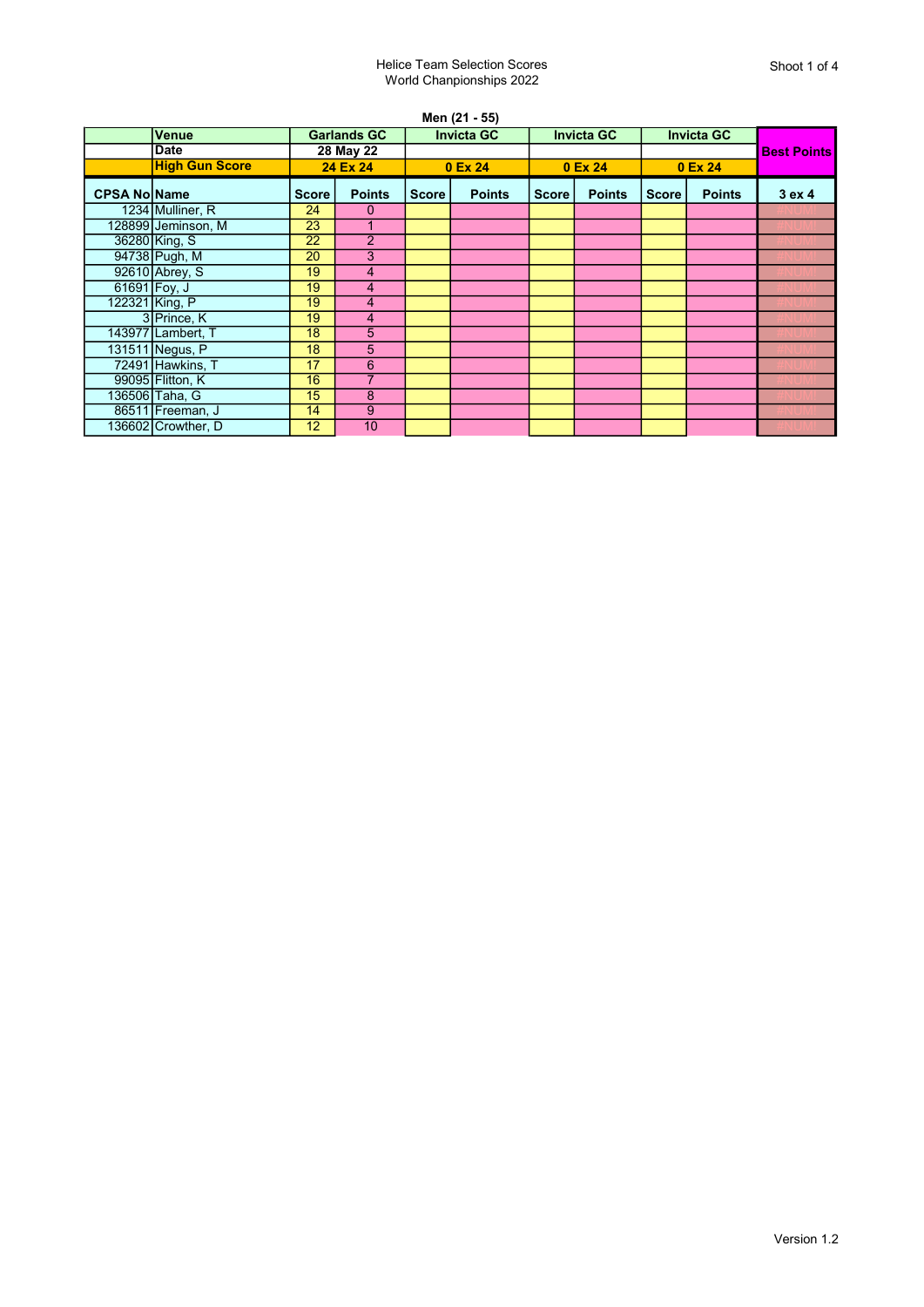## Helice Team Selection Scores World Chanpionships 2022

|                |                            |                                             |               |                                               | Seniors (56 - 65) |                                               |               |                                               |               |                    |
|----------------|----------------------------|---------------------------------------------|---------------|-----------------------------------------------|-------------------|-----------------------------------------------|---------------|-----------------------------------------------|---------------|--------------------|
|                | <b>Venue</b>               | <b>Garlands GC</b><br>28 May 22<br>24 Ex 24 |               | <b>Invicta GC</b><br>00 January 00<br>0 Ex 24 |                   | <b>Invicta GC</b><br>00 January 00<br>0 Ex 24 |               | <b>Invicta GC</b><br>00 January 00<br>0 Ex 24 |               | <b>Best Points</b> |
|                | <b>Date</b>                |                                             |               |                                               |                   |                                               |               |                                               |               |                    |
|                | <b>High Gun Score</b>      |                                             |               |                                               |                   |                                               |               |                                               |               |                    |
| ∣CPSA No ∣Name |                            | Score                                       | <b>Points</b> | <b>Score</b>                                  | <b>Points</b>     | <b>Score</b>                                  | <b>Points</b> | <b>Score</b>                                  | <b>Points</b> | 3ex4               |
|                | 103208 Miles, C            | 22                                          | 0             |                                               |                   |                                               |               |                                               |               |                    |
|                | 96502 Woodman.G            | 22                                          | $\Omega$      |                                               |                   |                                               |               |                                               |               |                    |
|                | 17565 Grant, M             | 21                                          |               |                                               |                   |                                               |               |                                               |               |                    |
|                | $71617$ Rowley, A          | 20                                          | $\mathcal{P}$ |                                               |                   |                                               |               |                                               |               |                    |
|                | 27601 Tyler, K             | 19                                          | 3             |                                               |                   |                                               |               |                                               |               |                    |
|                | 100921 Reid, J             | 18                                          | 4             |                                               |                   |                                               |               |                                               |               |                    |
|                | 68158 Jenkin, A            | 17                                          | 5             |                                               |                   |                                               |               |                                               |               |                    |
|                | 71792 Barker, G            | 16                                          | 6             |                                               |                   |                                               |               |                                               |               |                    |
|                | 131680 Watson-Hopkinson, F | 15                                          |               |                                               |                   |                                               |               |                                               |               |                    |
|                | 138659İGammon. F           | 13                                          | 8             |                                               |                   |                                               |               |                                               |               |                    |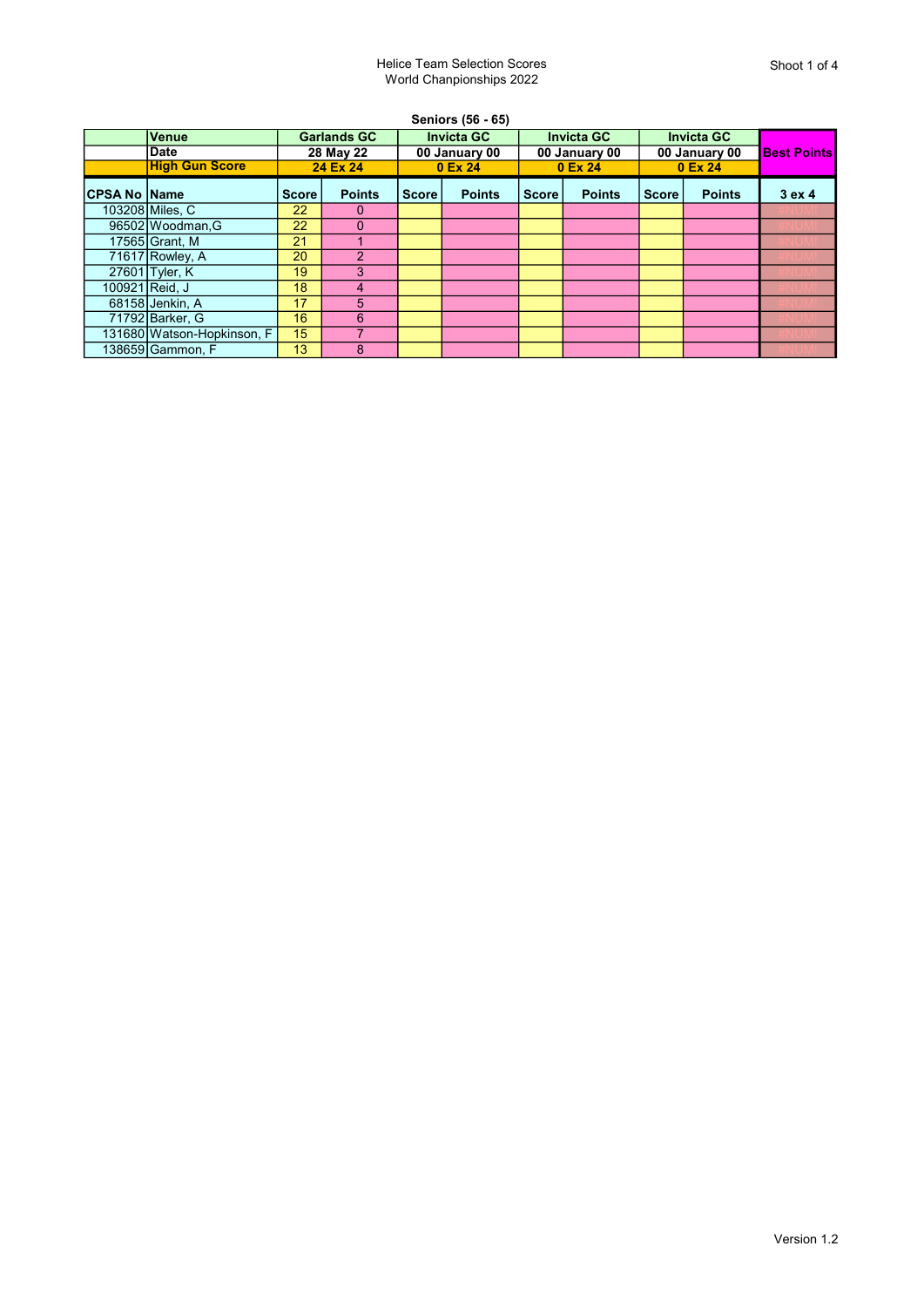| Veterans $(66 +)$   |                       |                    |                |                   |               |                   |               |                   |               |                    |
|---------------------|-----------------------|--------------------|----------------|-------------------|---------------|-------------------|---------------|-------------------|---------------|--------------------|
|                     | Venue                 | <b>Garlands GC</b> |                | <b>Invicta GC</b> |               | <b>Invicta GC</b> |               | <b>Invicta GC</b> |               |                    |
|                     | <b>Date</b>           |                    | 28 May 22      | 00 January 00     |               | 00 January 00     |               | 00 January 00     |               | <b>Best Points</b> |
|                     | <b>High Gun Score</b> |                    | 24 Ex 24       |                   | 0 Ex 24       |                   | 0 Ex 24       |                   | 0 Ex 24       |                    |
| <b>CPSA No Name</b> |                       | <b>Score</b>       | <b>Points</b>  | <b>Score</b>      | <b>Points</b> | <b>Score</b>      | <b>Points</b> | <b>Score</b>      | <b>Points</b> | 3 ex 4             |
|                     | 10050 Batt. H         | 22                 | 0              |                   |               |                   |               |                   |               |                    |
|                     | 101580 Cole, S        | $22^{\circ}$       | 0              |                   |               |                   |               |                   |               |                    |
|                     | 22435 Colley, P       | 22                 | $\Omega$       |                   |               |                   |               |                   |               |                    |
|                     | 29151 Jones, T        | 19                 |                |                   |               |                   |               |                   |               |                    |
|                     | 30004 Sparrowhawk, J  | 19                 |                |                   |               |                   |               |                   |               |                    |
|                     | 71194 Goodwin, C      | 16                 | $\overline{2}$ |                   |               |                   |               |                   |               |                    |
|                     | 110060 McGaan, G      | 15                 | 3              |                   |               |                   |               |                   |               |                    |
|                     | 67724 Weston, C       | 15                 | 3              |                   |               |                   |               |                   |               |                    |
|                     | 142681 Keyte, S       | 13                 | 4              |                   |               |                   |               |                   |               |                    |
|                     | 22 Potter, C          | 11                 | 5              |                   |               |                   |               |                   |               |                    |
|                     | 106790 Taylor, J      | 10                 | 6              |                   |               |                   |               |                   |               |                    |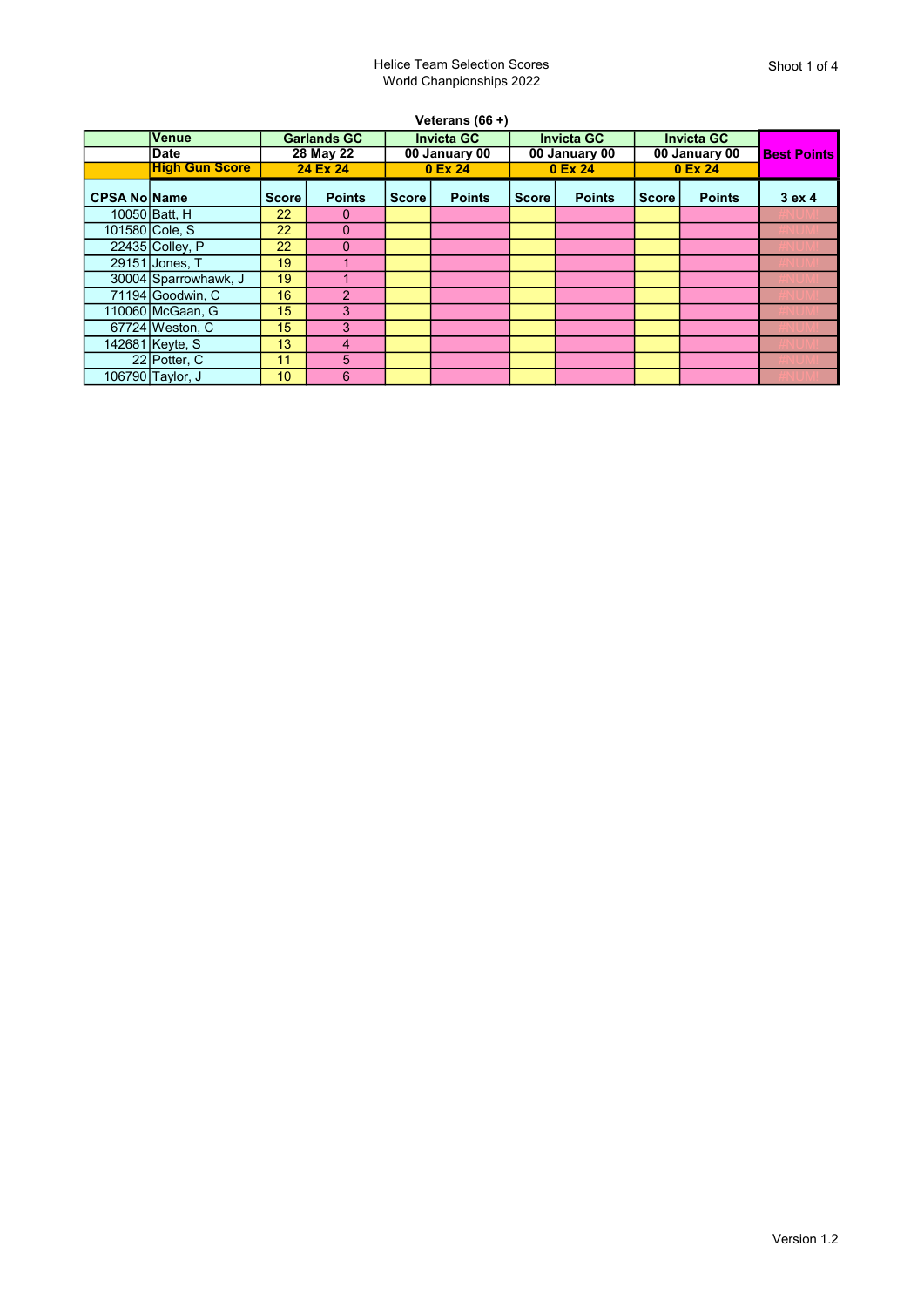| <b>Juniors (14 - 20)</b> |                       |              |                    |              |                   |              |                   |              |                   |      |
|--------------------------|-----------------------|--------------|--------------------|--------------|-------------------|--------------|-------------------|--------------|-------------------|------|
|                          | <b>Venue</b>          |              | <b>Garlands GC</b> |              | <b>Invicta GC</b> |              | <b>Invicta GC</b> |              | <b>Invicta GC</b> |      |
|                          | <b>Date</b>           |              | 28 May 22          |              | 00 January 00     |              | 00 January 00     |              | 00 January 00     |      |
|                          | <b>High Gun Score</b> |              | 24 Ex 24           |              | 0 Ex 24           |              | 0 Ex 24           |              | 0 Ex 24           |      |
| <b>CPSA No Name</b>      |                       | <b>Score</b> | <b>Points</b>      | <b>Score</b> | <b>Points</b>     | <b>Score</b> | <b>Points</b>     | <b>Score</b> | <b>Points</b>     | 3ex4 |
|                          | 27600 Tyler, A        | 20           | $\Omega$           |              |                   |              |                   |              |                   |      |
| 142009 Kelly, J          |                       | 19           |                    |              |                   |              |                   |              |                   |      |
|                          | 136662 Spilman, J     | 19           |                    |              |                   |              |                   |              |                   |      |
|                          | 125395 King, J        | 18           | 2                  |              |                   |              |                   |              |                   |      |
|                          | 140938 Abrey, B       | 13           | 3                  |              |                   |              |                   |              |                   |      |